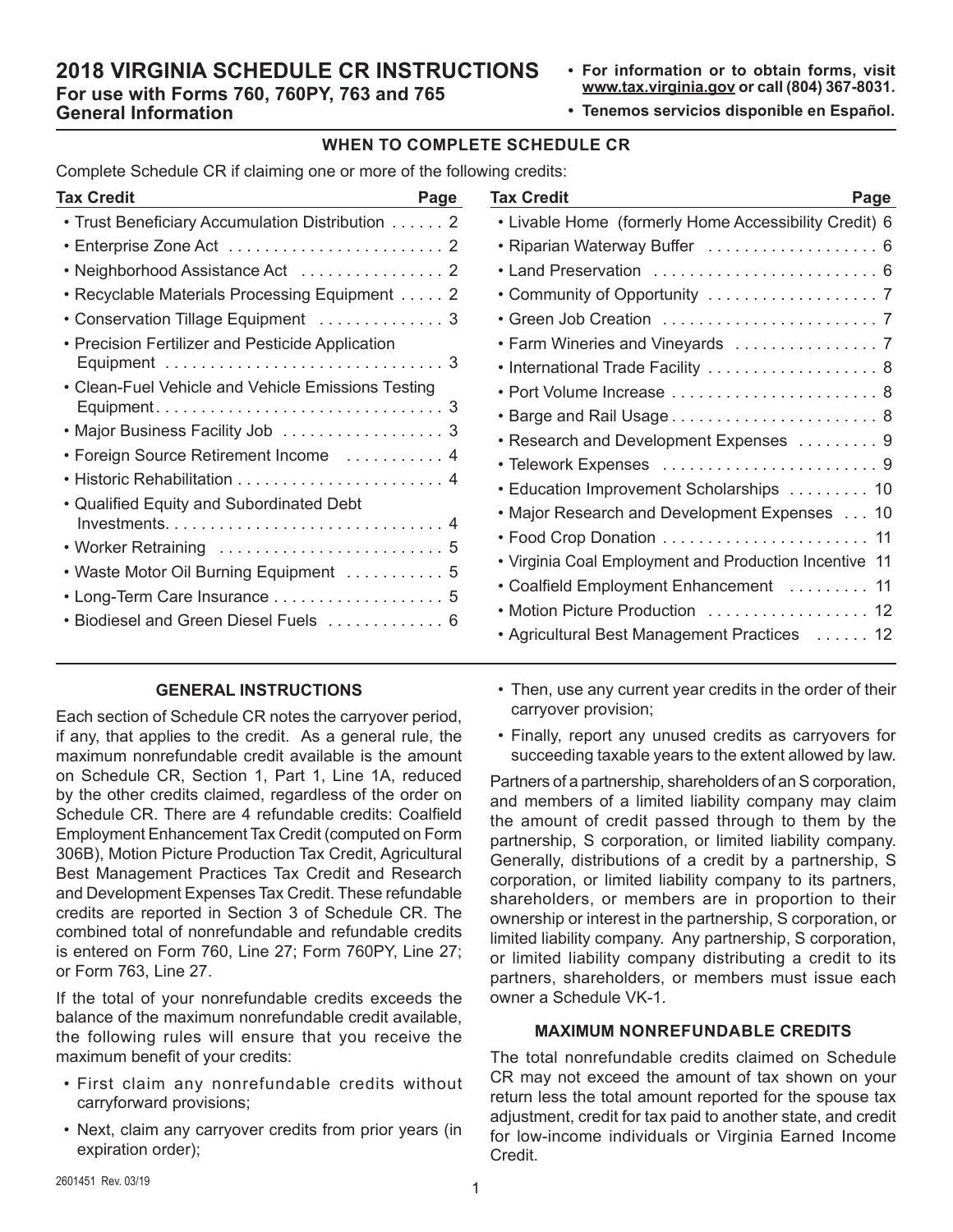#### **CREDIT DESCRIPTIONS**

## **Trust Beneficiary Accumulation Distribution Credit**

If only claiming the credit set forth under *Va. Code* § 58.1-370 on Schedule CR, enter the amount of this credit on Form 760, Line 27; Form 760PY, Line 27; or Form 763, Line 27. Write "Trust Beneficiary Accumulation Distribution Credit" to the left of the entry box. If you are claiming other credits on Schedule CR, add the amount of this credit to the total on Schedule CR, Section 2, Line 1A. **A schedule showing the credit computation must be enclosed with your return.**

# **Enterprise Zone Act Credit**

Businesses located within an enterprise zone that have initiated the use of the Enterprise Zone General Tax Credit or have a signed agreement with the Commonwealth regarding the use of the credits in place by July 1, 2005, may be eligible, based on job creation, to claim a credit against the tax due on zone taxable income in an amount of 80% of the tax due for the first year and 60% of the tax due for the second through the tenth years. Excess general tax credit, if any, may not be carried forward. These credits are authorized through the 2019 fiscal year.

In addition, businesses located within an enterprise zone that have initiated the use of the Zone Investment Tax Credit or have a signed agreement with the Commonwealth regarding the use of credits in place by July 1, 2005, may be eligible for a credit against zone taxable income. The investment credit can be carried forward until the full amount is used. These credits are authorized through the 2019 fiscal year.

If the annual tax credit requested exceeds the annual appropriation, the Virginia Department of Housing and Community Development will issue a proportionate amount to each qualified business firm requesting the credits. To claim this credit, complete Form 301 and enclose with Schedule CR.

For qualification forms and additional information, contact: **Virginia Department of Housing and Community Development, Community Revitalization Office, Main Street Centre, 600 East Main Street, Suite 300, Richmond, VA 23219**, or call **(804) 371-7030**.

# **Neighborhood Assistance Act Credit**

The Virginia Neighborhood Assistance Act provides tax credits to individuals and businesses that make qualified donations directly to pre-approved Neighborhood Assistance Program organizations whose primary function is to provide educational or other qualified services for the benefit of low-income families. Individuals may receive a credit for a donation of money or marketable securities to an eligible organization. Businesses may receive a credit for a donation of money, marketable securities, property, limited professional services or contracting services. Licensed veterinarians, physicians, dentists, nurses,

nurse practitioners, physician assistants, chiropractors, optometrists, dental hygienists, pharmacists, professional counselors, clinical social workers, clinical psychologists, marriage and family therapists, physical therapists, physician specialists, or mediators who donate their services for an approved organization may be eligible for credits. The amount of credit attributable to a partnership or S corporation must be allocated to the partners and shareholders in proportion to their ownership or interest in the partnership or S corporation. Any unused tax credits may be carried forward for the next 5 taxable years. For a list of approved organizations or additional information, contact the **Virginia Department of Social Services, Neighborhood Assistance Program, 801 E. Main Street, Richmond, VA 23219-3301 or the Virginia Department of Education, 23rd Floor, P.O. Box 2120, Richmond, VA 23218-2120, Attn: Neighborhood Assistance Tax Credit Program for Education or email tax.credits@doe.virginia.gov.**

# **Recyclable Materials Processing Equipment Credit**

For taxable years beginning on or after January 1, 1999, and before January 1, 2020, an income tax credit may be claimed for purchases made during the taxable year for machinery and equipment used predominantly in or on the premises of manufacturing facilities or plant units which manufacture, process, compound or produce items of tangible personal property from recyclable materials within the Commonwealth for sale. For purposes of determining "purchase price paid," the taxpayer may use the original total capitalized cost of such machinery and equipment, less capitalized interest. The credit is 20% of expenditures and cannot exceed 40% of the taxpayer's Virginia income tax liability for the year, computed prior to computing the credit. Any amount unused this year may be carried forward for the next 10 taxable years.

The total amount of credit approved for any tax year may not exceed \$2 million. If the amount of tax credits approved under this section by the Department of Taxation for any taxable year exceeds \$2 million, the Department will apportion the credits by dividing \$2 million by the total amount of tax credits so approved, to determine the percentage of otherwise allowed tax credits each taxpayer will receive.

The Virginia Department of Environmental Quality (DEQ) administers the certification of all recycling machinery and equipment. To allow adequate time for the recycling material and equipment to be certified by DEQ, submit a completed Form DEQ 50-11S to DEQ by March 1. Submit your credit application, including the certification you receive from DEQ, to the Department of Taxation by June 1, using Form RMC. Submitting a late application will disqualify you from the credit. All approved applicants filing a timely Form RMC will be notified of the allowable credit by September 1. Since the due date for individual income tax returns is May 1, most claimants will need to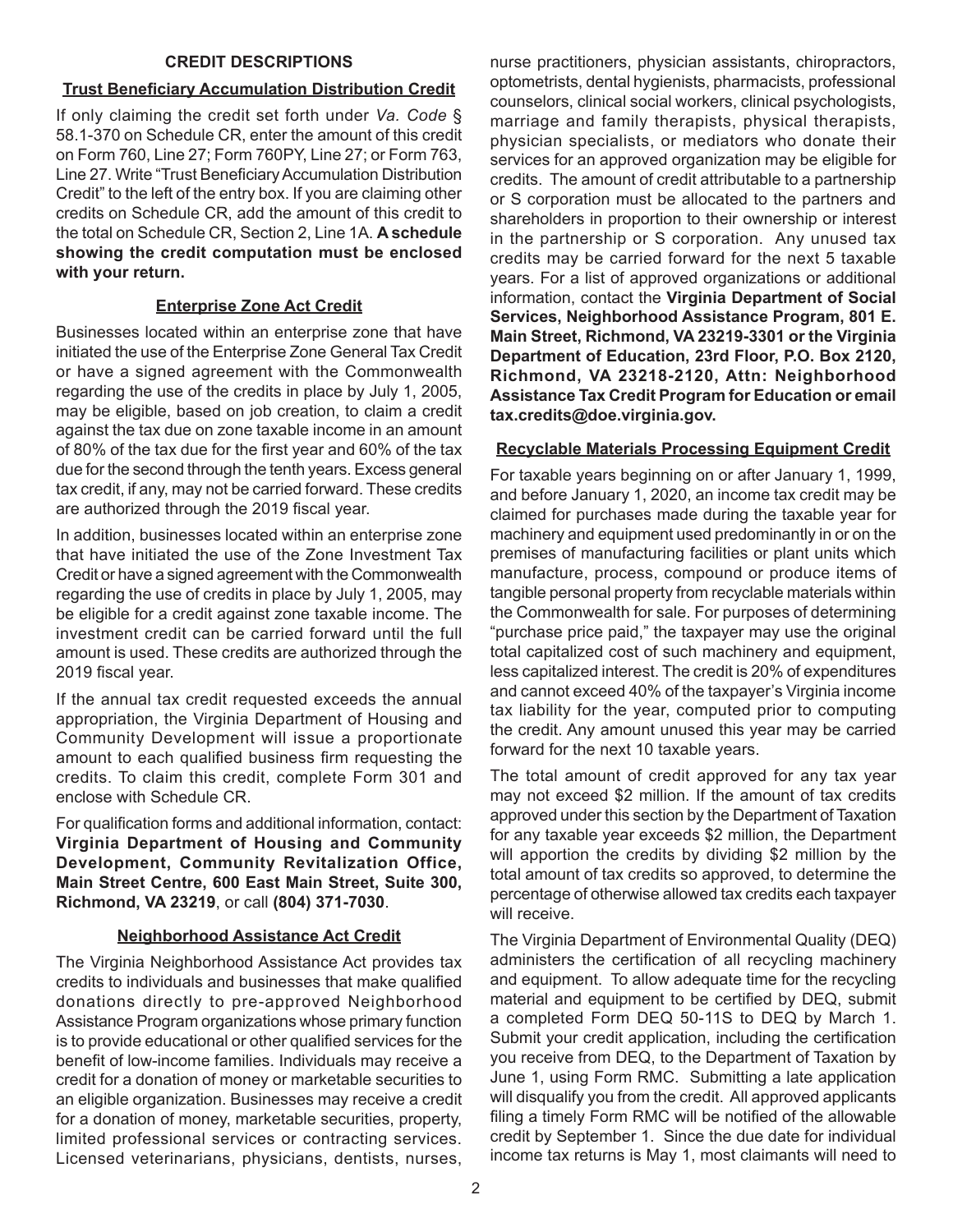file the tax return on extension or amend the original return to claim the credit.

For additional information on how to qualify for certification, contact the **Department of Environmental Quality, Equipment Certification Officer, P.O. Box 1105, Richmond, VA 23218** or call **(804) 698-4145.**

All applications, Forms RMC, must be submitted to the **Virginia Department of Taxation, Credit Unit, P.O. Box 715, Richmond, VA 23218-0715**. This credit requires certification from the Tax Credit Unit to be claimed on your tax return. For form assistance, contact the Tax Credit Unit at the address above or call **(804) 786-2992**.

### **Conservation Tillage Equipment Credit**

This credit may be claimed by individuals who purchase conservation tillage equipment for the purpose of agricultural production. The tax credit is 25% of conservation tillage equipment expenditures made or \$4,000, whichever is less. The term conservation tillage equipment means a planter, drill, or other equipment used to reduce soil compaction including guidance systems to control traffic patterns that are designed to minimize disturbance of the soil in planting crops, including planters, drills, or other equipment designed to reduce soil compaction which may be attached to equipment already owned.

If the amount of credit exceeds the taxpayer's liability for the taxable year, the amount that exceeds the tax liability may be carried over to the next 5 taxable years.

Enclose a statement with your return showing purchase date, description and credit computation when claiming this credit.

## **Precision Fertilizer and Pesticide Application Equipment Credit**

Any individual engaged in agricultural production for market that has in place a nutrient management plan approved by the local Soil and Water Conservation District by the required tax return filing date may claim a tax credit equaling 25% of all expenditures made by such individual for the purchase of equipment. The amount of the tax credit shall not exceed \$3,750 or the total amount of the tax imposed by this chapter, whichever is less, in the year of purchase. If the amount of such credit exceeds the taxpayer's tax liability for such taxable year, the amount which exceeds the tax liability may be carried over for credit against the income taxes of such individual in the next 5 taxable years until the total amount of the tax credit has been taken.

Qualifying equipment shall be from one of the following categories:

- 1. Spray systems for pesticides and liquid fertilizers;
- 2. Pneumatic fertilizer applicators;
- 3. Monitors, computer regulators, and height adjustable booms for sprayers and liquid fertilizer applicators;
- 4. Manure applicators;
- 5. Tramline adapters;
- 6. Starter fertilizer banding and in-furrow attachments for planters; and
- 7. Variable rate application equipment using spatial positioning systems.

### **Clean-Fuel Vehicle and Vehicle Emissions Testing Equipment Credits**

The Clean-Fuel Vehicle Credit is no longer allowed on the Virginia return. Only carryover credits from prior years are allowed. Previously, taxpayers were permitted to claim the Clean-Fuel Vehicle Credit based on the federal deduction allowed under IRC § 179A or the federal credit allowed under IRC § 30. Since both of these federal provisions have been repealed, taxpayers may no longer claim the Virginia Clean-Fuel Vehicle Credit.

The Vehicle Emissions Testing Equipment Credit is 20% of the purchase or lease price paid during the taxable year for equipment certified by the Department of Environmental Quality (DEQ) for vehicle emissions testing within a locality that is required by law to implement an enhanced vehicle emissions inspection program or within any locality adjacent to those localities required to implement the program.

The Department of Taxation does not require you to submit a specific tax form to claim the Vehicle Emissions Testing Equipment Credit. Instead, enclose a copy of your Air Check Virginia Station Participation and Services Agreement or a copy of the Northern Virginia Analyzer Equipment Certification with the Schedule CR. For a copy of your service agreement, contact Opus Inspection at (703) 822-7587. Only expenses listed in the agreement, or dynamometers purchased or leased separately are eligible. You may obtain a copy of the Analyzer Equipment Certification by accessing the Forms webpage of the Air Check Virginia website: http://www.deq.virginia.gov/Programs/AirCheckVirginia/ Forms.aspx.

You should retain documentation to support your claim for the tax credit because an audit may be conducted to verify any credit claimed under these provisions.

## **Major Business Facility Job Tax Credit**

Individuals, estates, trusts, corporations, banks, insurance companies and telecommunications companies may claim a Virginia tax credit if the taxpayer creates at least 50 new full-time jobs in connection with the establishment or expansion of a major business facility, and the company is engaged in a qualifying industry in Virginia. If a taxpayer is located in an enterprise zone or in an economically distressed area (as defined by the Virginia Economic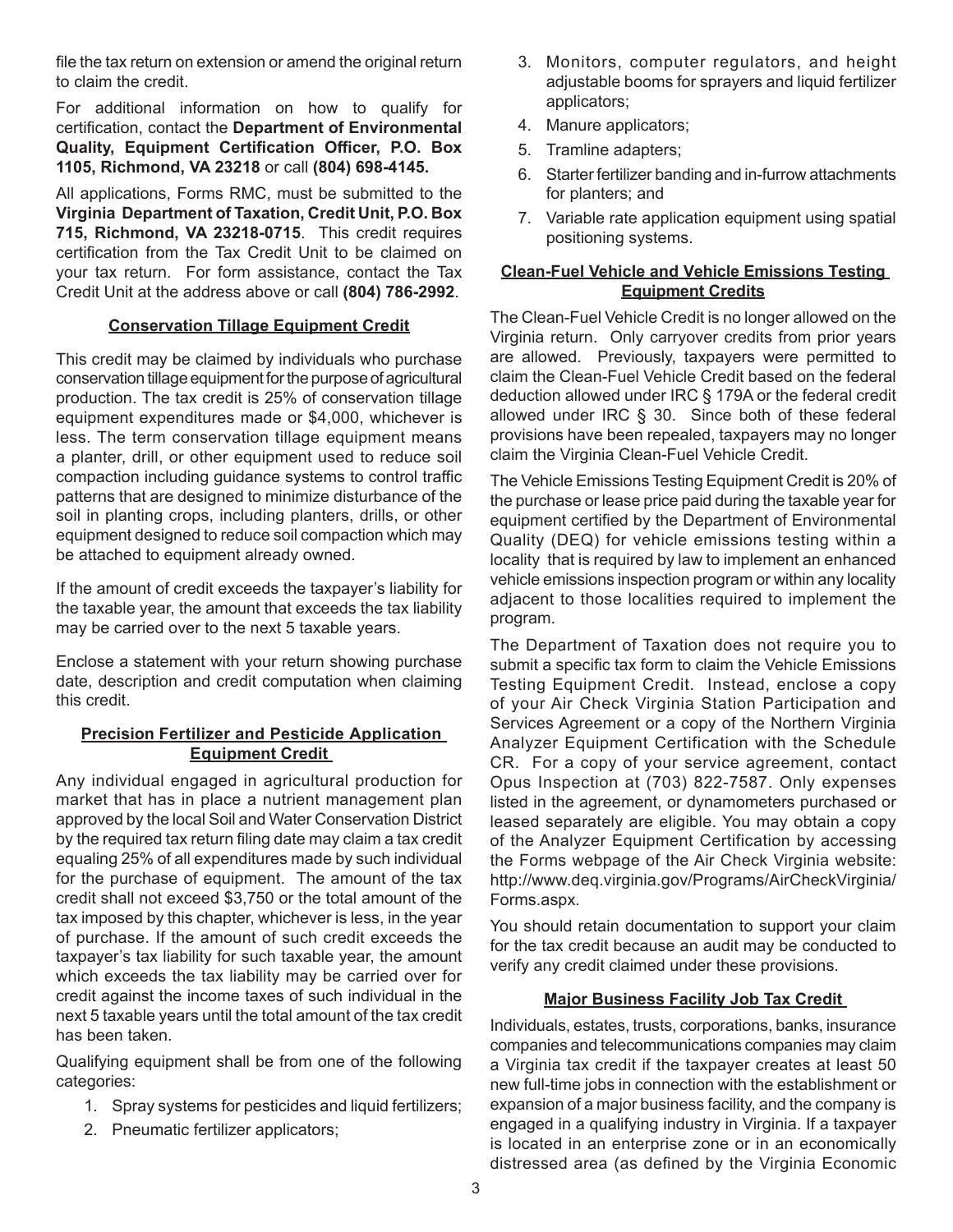Development Partnership), the threshold is reduced from 50 to 25 new full-time jobs. Credits will be recaptured proportionately if employment decreases during the 5 years following the initial credit year.

This nonrefundable credit is equal to \$1,000 per qualifying new job in excess of the 50/25 job threshold in enterprise zones or economically distressed areas. This credit is spread ratably over 2 years for taxpayers whose initial credit year begins on or after January 1, 2009. The credit only applies to facilities where an announcement to expand or establish such a facility was made on or after January 1, 1994. The credit must be claimed ratably beginning with the taxable year following the year in which the facility is established or expanded, or the new qualifying jobs are added. Unused credits may be carried forward for the next 10 taxable years. A qualified business firm receiving an Enterprise Zone Job Creation Grant under *Va. Code* § 59.1-547 shall not be eligible to receive a Major Business Facility Job Tax Credit for any job used to qualify for the Enterprise Zone Job Creation Grant.

To apply for this credit, complete **Form 304**. All applications must be submitted to the **Department of Taxation, Tax Credit Unit, P.O. Box 715, Richmond, VA 23218-0715** 90 days prior to the due date of your return. A letter will be sent to certify the credit. To claim this credit, complete Section 1, Part 9 of Schedule CR.

#### **Foreign Source Retirement Income Tax Credit**

A credit is available to Virginia residents who paid income tax to a foreign country on pension or retirement income derived from past employment in a foreign country, provided that such income is included in Virginia taxable income for the taxable year. For purposes of computing the credit, the foreign currency must be converted to U.S. dollars using the prevailing exchange rate that most nearly reflects the value of the currency at the time the taxes were actually paid to the foreign country. *If you filed separately in the foreign country, but are filing jointly in Virginia, enter only the Virginia taxable income attributable to the filer whose income was taxed by the foreign country.*  For the purposes of this credit, United States territories are considered foreign countries. Any foreign country that does not qualify for the federal tax credit (under IRC § 901(j)) does not qualify for this Virginia credit. To claim this credit, complete Schedule CR and enclose a copy of the return filed in the foreign country or other proof of tax payment to the foreign country.

#### **Historic Rehabilitation Tax Credit**

Individuals, estates, partnerships, trusts or corporations incurring eligible expenses in the rehabilitation of a certified historic structure are entitled to claim a credit against individual income tax, fiduciary income tax, corporation income tax, the bank franchise tax, and taxes imposed against insurance companies and utility companies. The credit is equal to 25% of eligible rehabilitation expenses.

To qualify for this credit, the cost of the rehabilitation must equal at least 50% (25% if the building is an owneroccupied residence) of the assessed value of the building for local real estate tax purposes in the year preceding the start of the rehabilitation. For taxable years beginning on and after January 1, 2017, the amount of the Historic Rehabilitation Tax Credit that may be claimed by each taxpayer, including carryover amounts, may not exceed \$5 million for any taxable year. The rehabilitation work must be certified by the Virginia Department of Historic Resources as consistent with the Secretary of the Interior's Standards for Rehabilitation. The request for certification of the completed project must be submitted within 1 year of the completed work. Any unused credit may be carried forward for 10 years. Applications for certification may be obtained by contacting the **Virginia Department of Historic Resources, 2801 Kensington Avenue, Richmond, VA 23221, (804) 367-2323,** or visiting **www. dhr.virginia.gov.** 

#### **Qualified Equity and Subordinated Debt Investments Tax Credit**

Taxpayers making a "qualified investment" in the form of equity or subordinated debt in a "qualified business" may be eligible for this credit. Businesses may apply for designation as a qualified business using **Form QBA**. The qualification is **valid** only for the calendar year of the application. Therefore, the business needs to reapply each year for qualification. To qualify, the business must meet the following criteria: (1) have annual gross revenues of no more than \$3 million in its most recent fiscal year, (2) have its principal office or facility in the Commonwealth, (3) be engaged in business primarily in or having substantially all of its production in the Commonwealth and (4) have not obtained during its existence more than \$3 million in aggregate gross cash proceeds from the issuance of its equity or debt investments (not including commercial loans from chartered banking or savings and loan institutions).

Taxpayers may claim a credit equal to 50% of the qualified business investments made during the taxable year. The total amount of credit approved may not exceed \$5 million. One-half of this amount must be allocated to commercialization investments and the other half is available for all other qualifying investments. If credit applications for either half exceed the allowed amount, the credits for that half will be prorated. However, if credit applications for either half are less than the allowed amount, the balance will be available for allocation to the other type of credit. The total amount of credit that may be used per taxpayer per taxable year may not exceed \$50,000. This credit is nonrefundable; however, any unused tax credits may be carried forward for the next 15 years. Equity and debt investments held in connection with a qualified business investment must be held by the investor for at least 3 full calendar years following the calendar year for which the credit is allocated, except in certain instances. If the holding period is not met, the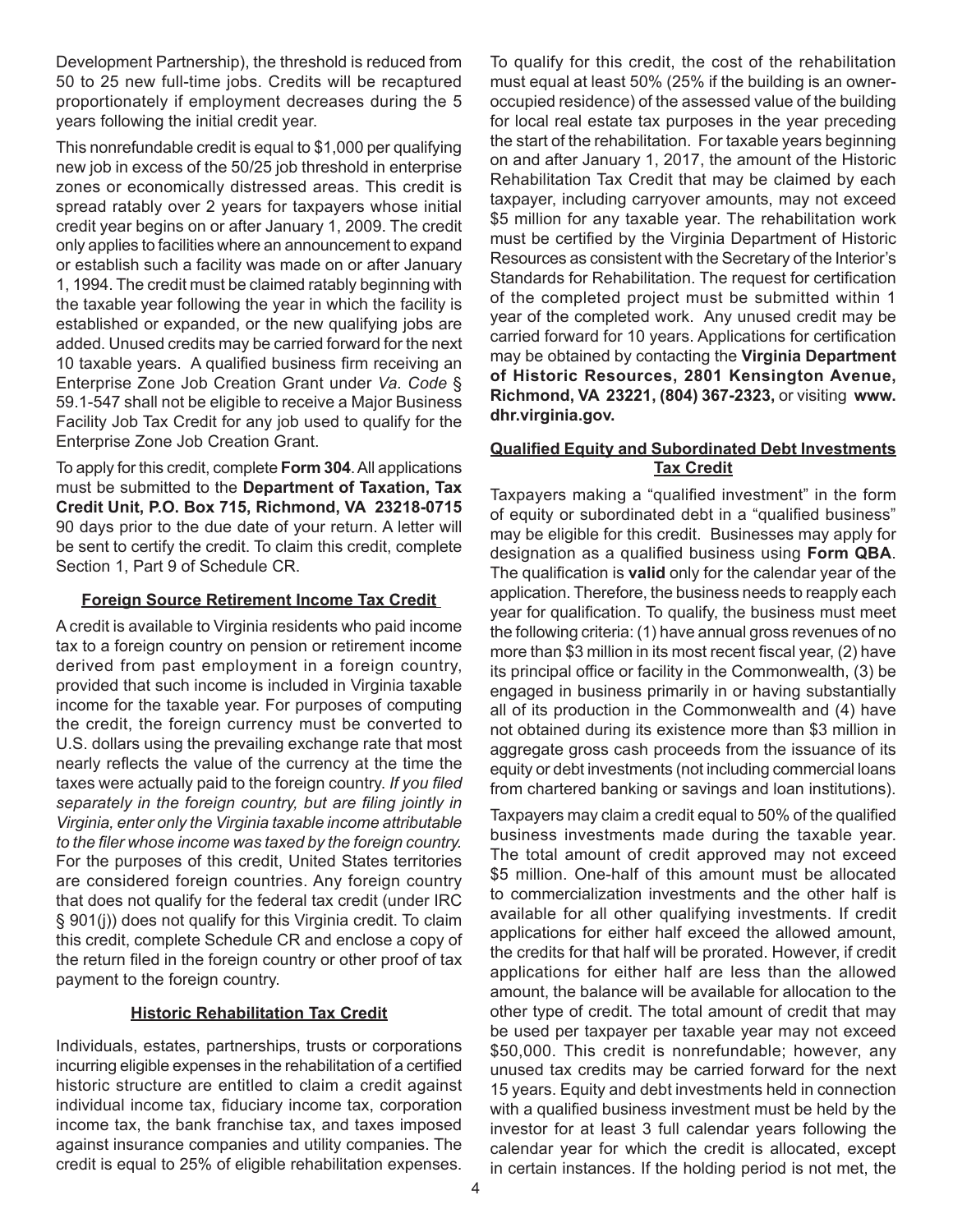unused credit amount will be forfeited, and an assessment will be issued for the amount used to which shall be added interest, computed at the rate of 1% per month, compounded monthly from the date the tax credits were claimed.

Taxpayers cannot receive a grant from the Small Business Investment Grant Fund and claim the Qualified Equity and Subordinated Debt Investments Tax Credit for the same investment.

This credit requires **pre-approval** by the **Department of Taxation.** Investors must apply to the Department by April 1 of the year following the year the investment was made using **Form EDC. Taxpayers filing Form EDC after April 1 will be denied this credit.** All approved investors filing a timely **Form EDC** will be notified of the allowable credit by June 30. Since the tax return of most individuals is due May 1, most investors will need to file a return on extension or amend their original return to claim the credit.

Pass-Through Entities must file **Form PTE** with the Department of Taxation at least 60 days before filing their income tax return. A copy of the certification letter from the Department is a required enclosure with **Form PTE**.

Visit the Department's website at **www.tax.virginia. gov** to obtain **Form QBA, Form EDC** and **Form PTE.** Information on the application process is also available from the **Virginia Department of Taxation, Tax Credit Unit, P. O. Box 715, Richmond, VA 23218-0715,** or call **(804) 786-2992.**

## **Worker Retraining Tax Credit**

This credit allows an employer to claim a tax credit for the training costs of providing eligible worker retraining to qualified employees. "Eligible worker retraining" includes noncredit courses that are approved by the Virginia Economic Development Partnership (VEDP) and that are provided by any of the Commonwealth's community colleges or a private school. Eligible worker retraining programs also include courses (both credit and noncredit) undertaken through an apprenticeship agreement approved by the Commissioner of Labor and Industry. The credit is 30% of all expenditures paid or incurred by the employer during the taxable year, subject to certain limitations. If the eligible worker retraining consists of courses conducted at a private school, the credit cannot exceed \$200 per qualified employee annually, or \$300 per qualified employee annually if the eligible training includes retraining in a STEM or STEAM discipline. A STEM or STEAM discipline is defined as a science, technology, engineering, mathematics or applied mathematics related discipline, as certified by VEDP, and includes a health care related discipline.

When claiming the credit on the basis of noncredit courses or apprenticeship programs, the credit is allowable against individual income tax, estate and trust tax, corporation income tax, and the bank franchise tax. The credit is also allowable against the insurance

premiums license tax and the license tax on telegraph, telephone, heat, light, power, and pipeline companies (under Va. Code § 58.1-2500 et seq. and Va. Code § 58.1-2620 et seq.).

For taxable years beginning on or after January 1, 2018, businesses primarily engaged in manufacturing may claim the Worker Retraining Tax Credit on the basis of manufacturing-related orientation, instruction, and training programs for students in grades six through 12. The credit is equal to 35% of direct costs incurred in connection with the program, not to exceed \$2,000.

Employers and businesses must apply for certification of the amount of allowable credit using **Form WRC**, Worker Retraining Tax Credit, by April 1 of the year following the year in which the training expenses or orientation, instruction and training program expenses were paid or incurred, before claiming the credit on their income tax return. All approved employers and businesses filing a timely **Form WRC** will be notified of their allowable credit by June 30. The maximum Worker Retraining Credits granted to all employers and businesses is limited to \$1 million annually. If the total credits approved exceed this amount, each will be prorated. This credit is nonrefundable, but excess credit may be carried forward for the next 3 taxable years. To claim this credit, complete Section 1, Part 16 of Schedule CR. For information on pre-approved apprenticeship programs, contact the **Virginia Department of Labor and Industry** at **(804) 225-4362.** For information on noncredit course approval or approval of orientation, instruction and training programs for manufacturers, contact: **Virginia Economic Development Partnership, 901 East Cary Street, Suite 900, Richmond, VA 23219** or call **(804) 545-5706.**

## **Waste Motor Oil Burning Equipment Credit**

A business that operates a business facility in Virginia that accepts waste motor oil from the public is allowed a tax credit equal to 50% of the purchase price paid for equipment during the taxable year, provided that the equipment is used exclusively for burning waste motor oil at the business facility. The total credit allowed per taxpayer per taxable year is limited to \$5,000. Taxpayers successfully applying for equipment certification with the Department of Environmental Quality by filing Form DEQ 50-12 will receive a statement from that agency certifying that the equipment is used for burning waste motor oil. For additional information concerning equipment qualifying for this credit or to apply for tax credit certification, contact: **Virginia Department of Environmental Quality, Attention: Equipment Certification Officer, P.O. Box 1105, Richmond, VA 23218,** or call **(804) 698-4145.**

#### **Long-Term Care Insurance Tax Credit**

This credit expired December 31, 2013, and no credits may be claimed for taxable years beginning after that date. Only carryover credits from prior years are allowed.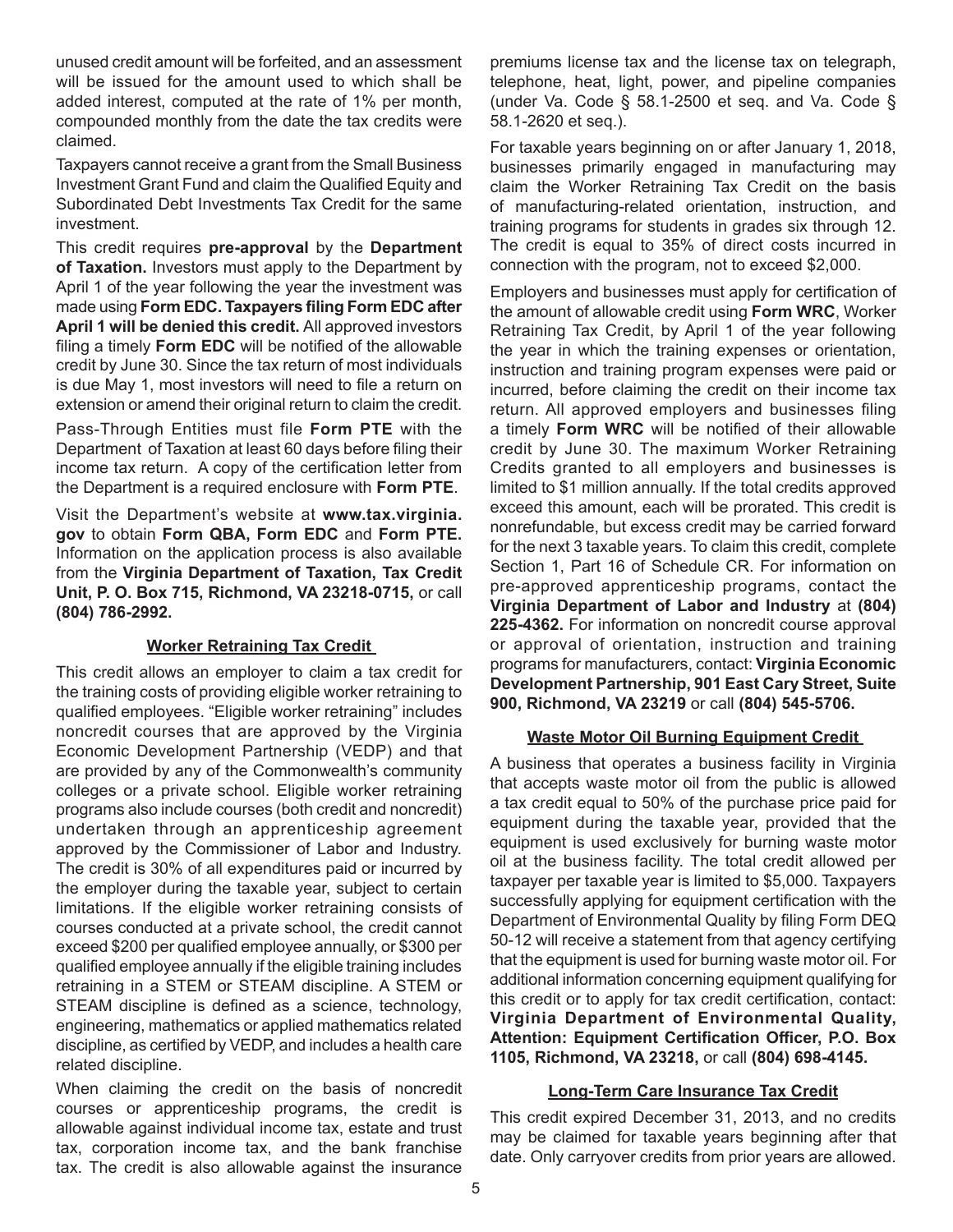For more information, contact: **Virginia Department of Taxation, Tax Credit Unit, P.O. Box 715, Richmond, VA 23218-0715,** or call **(804) 786-2992.**

#### **Biodiesel and Green Diesel Fuels Tax Credit**

Beginning on January 1, 2008, a credit is available for Virginia biodiesel and green diesel fuel producers who produce up to 2 million gallons of fuel per year. This credit is only available during the first 3 years of production.

**Form BFC** is used to apply to the Virginia Department of Taxation for a Biodiesel and Green Diesel Fuels Tax Credit after the Department of Mines, Minerals, and Energy has certified that you have satisfied all the requirements of *Va. Code* § 58.1-439.12:02.

The amount of the credit is \$0.01 per gallon, not to exceed \$5,000 annually. Any credit not used for the taxable year may be carried over to the next 3 taxable years. The amount of the credit allowed cannot exceed the tax liability for the tax year the credit is being claimed.

The amount of the credit attributable to a partnership, electing small business corporation (S corporation), or limited liability company must be allocated to the individual partners, shareholders, or members in proportion to their ownership or interest within the business entity using **Form PTE**.

The credit may be transferred to another taxpayer. The transfer of the credit must be completed before the end of a tax year in order to use the credit for that tax year. For more information, contact: **Virginia Department of Taxation, Tax Credit Unit, P.O. Box 715, Richmond, VA 23218-0715,** or call **(804) 786-2992.**

#### **Livable Home Tax Credit**

Individuals or licensed contractors may be eligible for an income tax credit of up to \$5,000 for the purchase or construction of a new accessible residence or up to 50% of the cost of retrofitting activities on an existing residence, not to exceed \$5,000. Any tax credit that exceeds the eligible individual's or licensed contractor's tax liability may be carried forward for up to 7 years. If the total amount of tax credits issued under this program exceeds \$1 million in a fiscal year, Virginia Department of Housing and Community Development (DHCD) will prorate the amount of credits among the eligible applicants. Individuals or licensed contractors must obtain pre-approval before claiming the credit on their income tax returns. Applications are to be filed with the DHCD by February 28 of the year following the year in which the purchase/construction or retrofitting was completed. Documentation must be submitted with the application. Enter any carryforward amount of the Livable Home Tax Credit in Section 1, Part 20, Line B of Schedule CR. For more information, contact: **Virginia Department of Housing and Community Development, Special Needs Housing, Main Street Centre, 600 East Main Street, Suite 300, Richmond, VA 23219,** or call **(804) 371-7124.**

#### **Riparian Waterway Buffer Tax Credit**

Individuals, trusts and corporations may qualify for an income tax credit of 25% of the value of the timber on land designated as a riparian buffer for a waterway. The credit may not exceed \$17,500 or the total amount of tax, whichever is less. To apply for this credit, file Department of Forestry (DOF) Form 18.8 with DOF or apply online at **www.dof.virginia.gov**.

A riparian buffer is a wooded area of land adjacent to a waterway on which timber may be harvested. In order to receive the credit, the owner of the land must refrain from harvesting more than 50% of the timber from tracts designated as riparian buffers. The buffer must be at least 35 feet wide and no more than 300 feet. There must also be a Forest Stewardship Plan and annual certification of compliance for each tract. The buffer must remain in place for at least 15 years. The land that is the subject of this credit cannot be the subject of this credit again for 15 years after it was first taken. The credit may be carried over for the succeeding 5 taxable years. For more information, contact: **Virginia Department of Forestry, 900 Natural Resources Dr., Suite 800, Charlottesville, VA 22903,**  or call **(434) 977-6555.** 

## **Land Preservation Tax Credit**

This tax credit is for taxpayers that convey land or interest in land located in Virginia to a public or private agency eligible to hold such land or interests for conservation or preservation purposes. The conveyance must be in perpetuity.

Credits for conveyances made in 2007 and thereafter are equal to 40% of the land's fair market value. All fair market valuations must be substantiated by a "qualified appraisal" and prepared by a "qualified appraiser," as those terms are defined under applicable federal law and regulations governing charitable contributions. Beginning with calendar year 2015, the maximum amount of credits that may be issued in a calendar year may not exceed \$75 million. For taxable years 2009, 2010, and 2011, the total amount of credit per taxpayer per taxable year was limited to \$50,000 or the total tax liability, whichever was less. For the taxable years 2012, 2013 and 2014, the credit limit per taxpayer per taxable year was \$100,000. For the taxable years 2015, and thereafter the credit limit per taxpayer per taxable year is \$20,000. However, for any fee simple donation of land conveyed to the Commonwealth on or after January 1, 2015, the amount of the credit claimed shall not exceed \$100,000 for each taxable year, provided that no part of the charitable contributions deduction under § 170 of the Internal Revenue Code related to such fee simple donation is allowable by reason of a sale or exchange of property. For taxpayers affected by the credit reductions for taxable years 2009, 2010, 2011, and 2015 and thereafter, an additional 3-year carryforward will be added to the credit. Any unused credit not affected by the usage limits will retain the original carryforward periods (5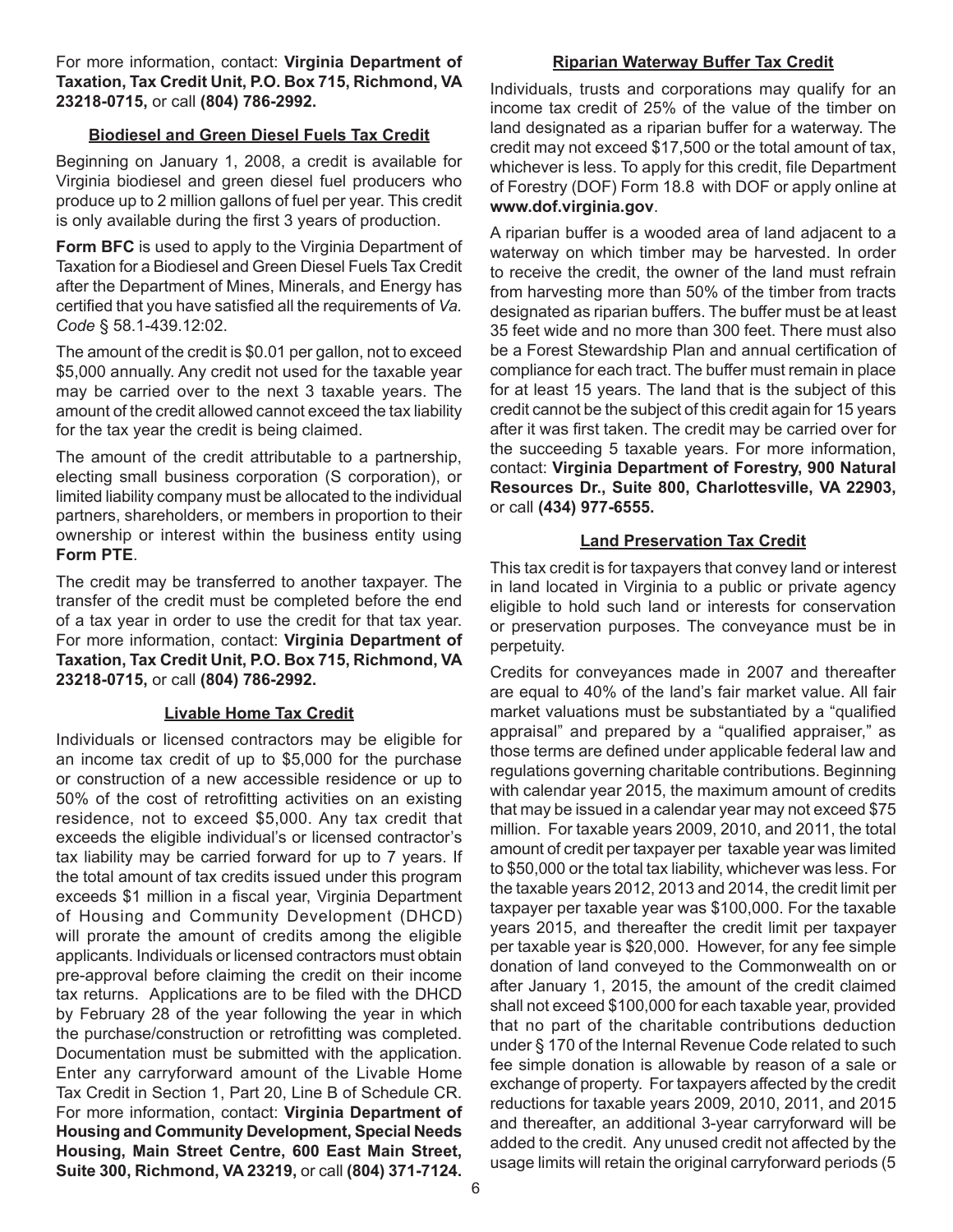years for donations originating prior to January 1, 2007 and 10 years for donations originating on or after January 1, 2007).

Any taxpayer holding a Land Preservation Tax Credit that originated on or after January 1, 2002, may transfer unused but otherwise allowable credit for use by another taxpayer on Virginia income tax returns. Transfers and pass-through allocations derived from donations recorded on or after January 1, 2007, are generally subject to a 2 percent transfer fee. See Schedule A of Form LPC-1 or Form LPC-2 for further information.

A subtraction is allowed for any gain or income recognized by a taxpayer on the application of a Land Preservation Tax Credit against a Virginia income tax liability, to the extent the gain is included in and not otherwise subtracted from federal adjusted gross income. The transfer of the credit and its application against a tax liability shall not create gain or loss for the transferor or the transferee.

Before claiming the credit, complete and file Form LPC-1 and/or Form LPC-2 with the Department of Taxation at least 90 days before filing your income tax return. Additionally, applicants filing for tax credits of \$1 million or more must apply to the Department of Conservation and Recreation to receive verification of the conservation value. The Department of Taxation will issue a letter acknowledging the amount of the credit. For assistance, contact the **Virginia Department of Taxation, Tax Credit Unit, P. O. Box 715, Richmond, VA 23218-0715,** or call **(804) 786-2992.**

#### **Community of Opportunity Tax Credit**

The Community of Opportunity Tax Credit provides Virginia income tax credits to landlords with qualified housing units located in census tracts with poverty rates of less than 10% in the Richmond Metropolitan Statistical Area who participate in the Housing Choice Voucher program.

The amount of tax credit for an eligible property is equal to 10% of the annual fair market rent for that specific unit and prorated when units are qualified for less than the full tax year. Prorations are based on full calendar months. A landlord may receive tax credits on 1 or more units within the same taxable year. Credits taken for any tax year cannot exceed the tax liability for that year. Credits not taken for the year for which they are allocated may be carried forward, but cannot be carried forward for more than 5 years.

Should eligible applications received by the March 1 deadline exceed the annual appropriation, tax credits will be prorated based on the total amount of qualified requests received and the total amount of credits available. If the annual appropriation for tax credits is not fully allocated based on qualified applications received by the March 1 deadline, the remaining balance will be allocated on a first-come, first-served basis. Unused balances will not be allocated more than 3 years after the taxable year in which they were first made available.

Credits granted to a partnership, limited liability company, or electing small business corporation (S corporation) shall be allocated to the individual partners, members, or shareholders in proportion to their ownership or interest in such business entity. The landlord must assume responsibility for distributing credits in this manner.

For additional information, please contact: **Virginia Department of Housing and Community Development, Main Street Centre, 600 East Main Street, Suite 300, Richmond VA 23219**, or call **(804) 371-7000**.

### **Green Job Creation Credit**

For taxable years beginning on and after January 1, 2010, but before January 1, 2021, a \$500 income tax credit is allowed for the creation of green jobs paying an annual salary in excess of \$50,000. Each taxpayer is allowed a credit for up to 350 new green jobs. In order to qualify for the tax credits, the taxpayer must have created the green job and filled it during the taxable year in which the credit is claimed. The credit is allowed for the taxable year in which the job has been filled for at least 1 year and for each of the 4 succeeding taxable years, provided that the job is continuously filled during the respective taxable year. Any unused tax credits may be carried over for 5 taxable years.

To apply for this credit, complete and file **Form GJC** with the **Department of Taxation, Tax Credit Unit, P. O. Box 715, Richmond, VA 23218-0715. All applications must be submitted at least 90 days prior to the due date of your return.** Approved applicants will receive a letter from the Department certifying their credit. **To claim the credit you must complete Section 1, Part 24 of Schedule CR.**

For assistance, contact the **Department of Taxation, Tax Credit Unit, P. O. Box 715, Richmond, VA 23218-0715,**  or call **(804) 786-2992.**

## **Farm Wineries and Vineyards Tax Credit**

For taxable years beginning on and after January 1, 2011, an individual and corporate income tax credit is available for Virginia farm wineries and vineyards in an amount equal to 25% of the cost of all qualified capital expenditures made in connection with the establishment of new Virginia farm wineries and vineyards and capital improvements made to existing Virginia farm wineries and vineyards.

The total amount of tax credits available for a calendar year cannot exceed \$250,000. If applications for this credit exceed \$250,000, the Department of Taxation will allocate the credits on a pro rata basis. Any credit amounts that exceed a taxpayer's liability can be carried forward for 10 years. Taxpayers cannot claim both this credit and a federal deduction for the same expenses under IRC § 179.

The business must apply by April 1st using **Form FWV**. Submitting a late application will disqualify you from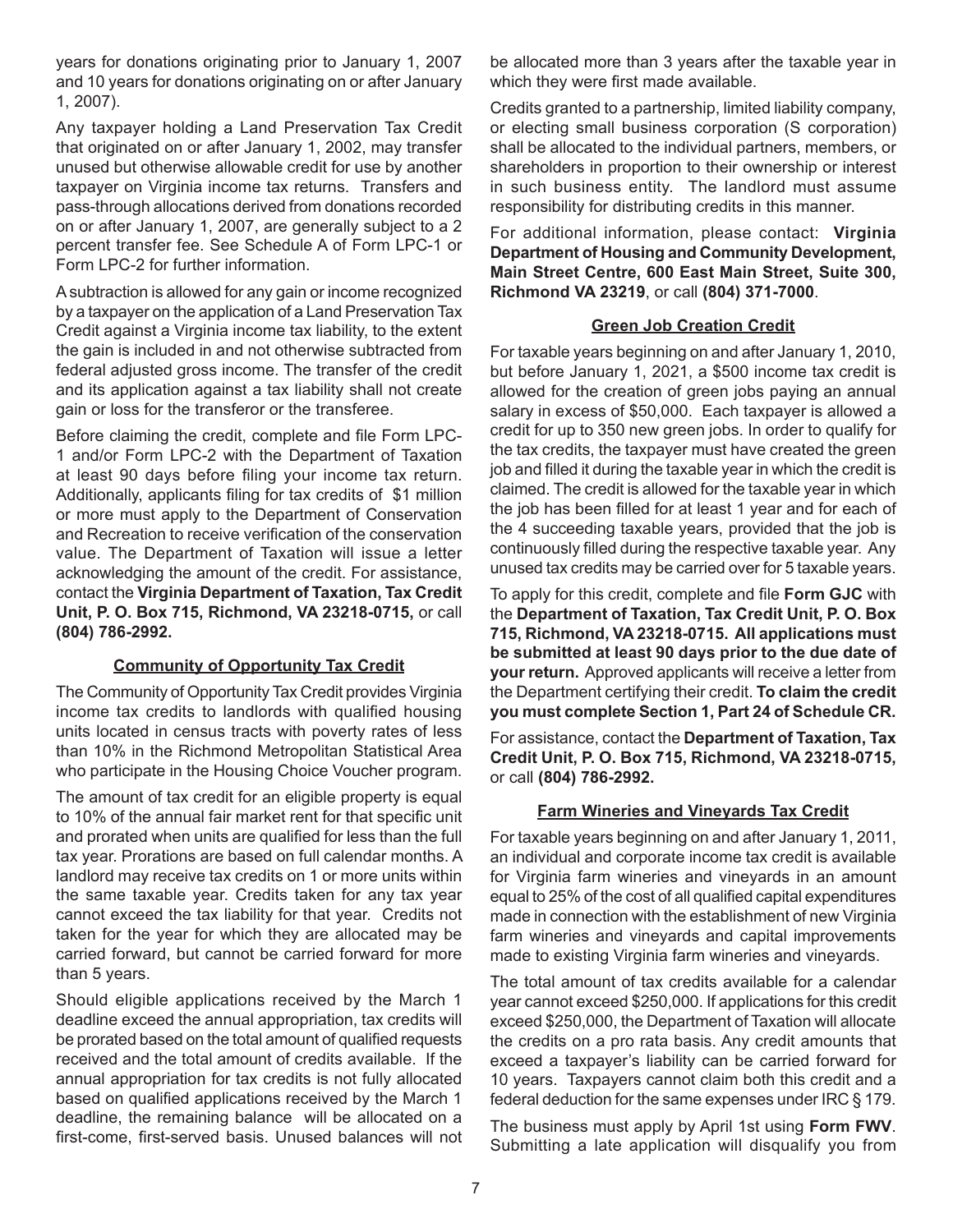the credit. All applications must be sent to the **Virginia Department of Taxation, Tax Credit Unit, P.O. Box 715, Richmond, VA 23218-0715**. This credit requires certification from the Tax Credit Unit to be claimed on your tax return. A letter will be sent to certify the credit.

For assistance, contact the **Department of Taxation, Tax Credit Unit, P. O. Box 715, Richmond, VA 23218-0715,**  or call **(804) 786-2992.**

### **International Trade Facility Tax Credit**

For taxable years beginning on or after January 1, 2011, but before January 1, 2022, an income tax credit is allowed for either increasing jobs related to an international trade facility or capital investment in an international trade facility. Taxpayers can elect to claim either credit, but cannot claim both credits in the same taxable year. The amount of the credit is equal to \$3,500 per new qualified full-time employee that results from increased qualified trade activities by the taxpayer or 2% of the amount of capital investment made by the taxpayer to facilitate the increased eligible trade activities.

No more than \$1.25 million in tax credits can be issued in any fiscal year. If the amount of tax credits requested exceeds \$1.25 million, the credits will be allocated proportionately among all qualified taxpayers. The Virginia Department of Taxation will determine the credit amount for the taxable year and provide a written certification to each taxpayer. The amount of the credit will be limited to 50% of the taxpayer's tax liability for the taxable year. Any unused credit amount can be carried forward for 10 years.

The business must apply by April 1st using **Form ITF**. Submitting a late application will disqualify you from the credit. All applications must be sent to the **Virginia Department of Taxation, Tax Credit Unit, P.O. Box 715, Richmond, VA 23218-0715**. This credit requires certification from the Tax Credit Unit to be claimed on your tax return. A letter will be sent to certify the credit. For assistance contact the **Department of Taxation, Tax Credit Unit, P. O. Box 715, Richmond, VA 23218-0715**  or call **(804) 786-2992.**

## **Port Volume Increase Tax Credit**

For taxable years beginning on or after January 1, 2011, but before January 1, 2022, a taxpayer that is an agricultural entity, a manufacturing-related entity (manufacturer or distributor of manufactured goods) or a mineral and gas entity that uses Virginia maritime port facilities and increases its port cargo volume through these facilities may be eligible to claim this tax credit.

To qualify for the credit, a taxpayer must generally increase its port cargo volume at Virginia port facilities in a single calendar year by 5% over its base year port cargo volume. Base year port cargo volume is equal to the total amount of net tons of noncontainerized cargo or 20-foot equivalent units (TEUs) or units of roll-on/roll-off cargo actually transported by way of a waterborne ship or vehicle through a port facility during the 2017 calendar year or the first calendar year in which it meets the requirements of 75 tons of noncontainerized cargo, 10 loaded TEUs or 10 units of roll-on/roll-off cargo. Base year cargo volume must be recalculated each calendar year after the initial base year. The amount of the credit is generally equal to \$50 for each TEU, unit of roll-on/roll-off cargo, or 16 net tons of noncontainerized cargo above the base year port cargo volume. However, a qualifying major facility may apply for a credit equal to \$50 for each TEU unit of rollon/roll-off cargo, or 16 net tons of noncontainerized cargo transported through a port facility during the major facility's first calendar year.

Any taxpayer claiming this credit must first submit an application to the Virginia Port Authority by March 1 of the calendar year after the taxable year in which the increase in port cargo volume occurs. The maximum amount of tax credits is capped at \$3.2 million for each calendar year. If, on March 15 of each year, the cumulative amount of tax credits requested by qualifying taxpayers for the prior year exceeds \$3.2 million, the credits will be prorated among the qualifying taxpayers who requested the credit. A qualifying taxpayer is generally not permitted to receive more than \$250,000 each calendar year. However, if, on March 15 of each year, the \$3.2 million credit amount is not fully allocated among qualifying taxpayers, those taxpayers who have already been allocated a credit for the prior year are allowed a pro rata share of the remaining credit amount. Any unused tax credits may be carried over for 5 taxable years.

For more information, contact: **Virginia Port Authority, 600 World Trade Center, Norfolk, VA 23510**, or call **(855) 771-3990**.

## **Barge and Rail Usage Tax Credit**

For taxable years beginning on and after January 1, 2011, but before January 1, 2022, a business may receive an income tax credit for the usage of barge and rail to move cargo containers throughout the Commonwealth rather than using trucks or other motor vehicles on the Commonwealth's highways.

The amount of the credit is \$25 per 20-foot equivalent unit (TEU) or 16 tons of noncontainerized cargo or 1 unit of roll-on/roll-off cargo moved by barge or rail. To receive this credit, an international trade facility is required to apply to the Department. No more than \$500,000 in tax credits can be issued in any fiscal year. The Department will determine the allowable credit amount for the taxable year and provide a written certification of the credit amount to each taxpayer. Taxpayers can claim this credit against the individual income tax, the corporate income tax, the tax on estates and trusts, the bank franchise tax, the insurance premiums tax, and the tax on public service corporations.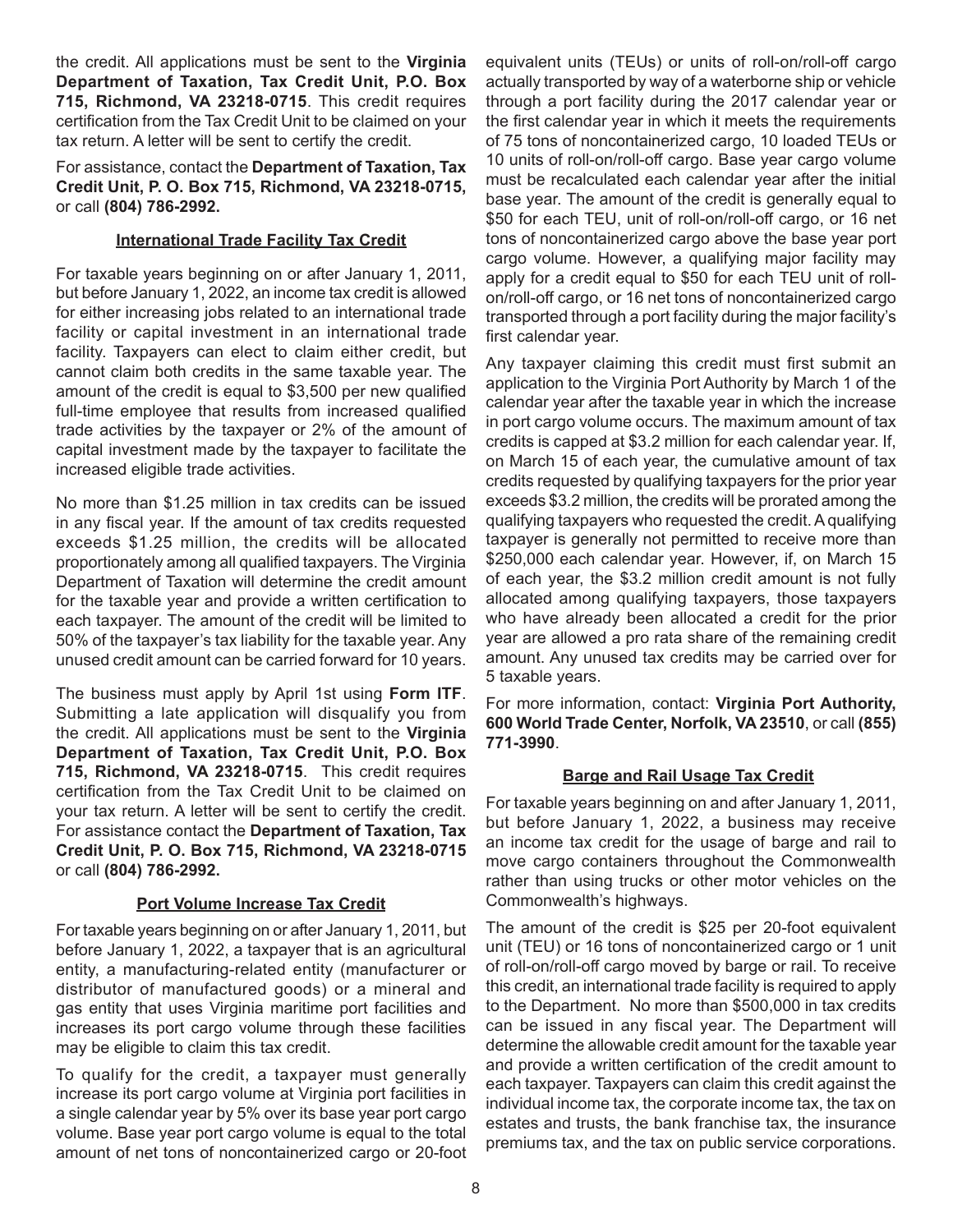Any unused tax credits may be carried over for 5 taxable years.

The business must apply by April 1st using **Form BRU**. Submitting a late application will disqualify you from the credit. All applications must be sent to the **Virginia Department of Taxation, Tax Credit Unit, P.O. Box 715, Richmond, VA 23218-0715.** This credit requires certification from the Tax Credit Unit to be claimed on your tax return. A letter will be sent to certify the credit.

#### **Research and Development Expenses Tax Credit**

A refundable individual and corporate income tax credit is allowed for qualified research and development expenses for taxable years beginning on or after January 1, 2011, but before January 1, 2022. The tax credit is equal to (i) 15% of the first \$300,000 in Virginia qualified research and development expenses, or (ii) 20% of the first \$300,000 of Virginia qualified research and development expenses if the research was conducted in conjunction with a Virginia public or private college or university, to the extent the expenses exceed a base amount.

For taxable years beginning on or after January 1, 2016, taxpayers may elect to determine the credit using a simplified method. Under the simplified method, the credit is equal to 10% of the difference of (i) the Virginia qualified research and development expenses paid or incurred by the taxpayer during the taxable year; and (ii) 50% of the average Virginia qualified research and development expenses paid or incurred by the taxpayer for the 3 taxable years immediately preceding the taxable year for which the credit is being determined. If a taxpayer electing to use the simplified method did not pay or incur Virginia qualified research and development expenses in any 1 of the 3 taxable years immediately preceding the taxable year for which the credit is being determined, the credit is equal to 5% of the Virginia qualified research and development expenses paid or incurred by the taxpayer during the taxable year. A taxpayer may claim up to \$45,000 of credits for a taxable year, or \$60,000 of credits for a taxable year if the Virginia qualified research was conducted in conjunction with a Virginia public or private college or university.

There is a cap on the total amount of credits allowed in any fiscal year. If the total amount of approved tax credits is less than the credit cap amount, the Department of Taxation will allocate the remaining amount to the taxpayers already approved for the tax credit on a pro rata basis. If the total amount of approved credits exceeds the credit cap amount, the Department will allocate credits on a pro rata basis. The maximum annual amount of tax credits that may be issued is \$7 million.

No taxpayer may claim both the Research and Development Expenses Tax Credit and the Major Research and Development Expenses Tax Credit for the same taxable year.

The business must apply by July 1st using Form RDC and the applicable schedules. Taxpayers electing to use the primary method to determine the proposed credit amount must complete Section 1 - Primary Credit Calculation. Taxpayers electing to use the simplified method to determine the proposed credit amount must complete Section 2 - Alternative Simplified Credit Calculation. Submitting a late application will disqualify you for the credit. All applications must be sent to the **Virginia Department of Taxation, Tax Credit Unit, P.O. Box 715, Richmond, VA 23218-0715**. This credit requires certification from the Tax Credit Unit in order to be claimed on your tax return. A letter will be sent to certify the credit.

The amount of the credit attributable to a partnership, electing small business corporation (S corporation), or limited liability company (LLC) must be allocated to the individual partners, shareholders, or members in proportion to their ownership or interest in the business entity using Form PTE within 30 days after the credit is granted.

Any taxpayer that is allowed a Research and Development Expenses Tax Credit is not allowed to use the same expenses as the basis for claiming any other Virginia tax credit. Research and development expenses that are paid or incurred for research conducted in Virginia on human cells or tissue derived from induced abortions or from stem cells obtained from embryos do not qualify for the credit. However, if a taxpayer engages in research in Virginia on human cells or tissue derived from induced abortions or from stem cells obtained from human embryos, it may receive a nonrefundable credit for other Virginia qualified research and development expenses. If the amount of nonrefundable credit that a taxpayer is allowed to claim exceeds the taxpayer's tax liability for the taxable year, then the excess amount of credit will not be refunded to the taxpayer and cannot be carried over to future taxable years.

If you did not conduct embryonic stem cell research in Virginia, then the tax credit is refundable. Enter the amount of the credit that is allowed on Schedule CR, Section 3, Part 4, Line 4A.

If you did conduct embryonic stem cell research in Virginia, then the tax credit is nonrefundable. Enter the amount of the credit that is allowed on Schedule CR, Section 1, Part 30.

#### **Telework Expenses Tax Credit**

The Telework Expenses Tax Credit is an individual and corporate income tax credit for employers who (1) incur eligible telework expenses pursuant to a telework agreement or (2) conduct telework assessments. This credit is equal to the amount of expenses incurred during the calendar year and must be for eligible telework expenses incurred during the calendar year that ends during the taxable year. The amount of the credit cannot exceed \$50,000 per year for each employer.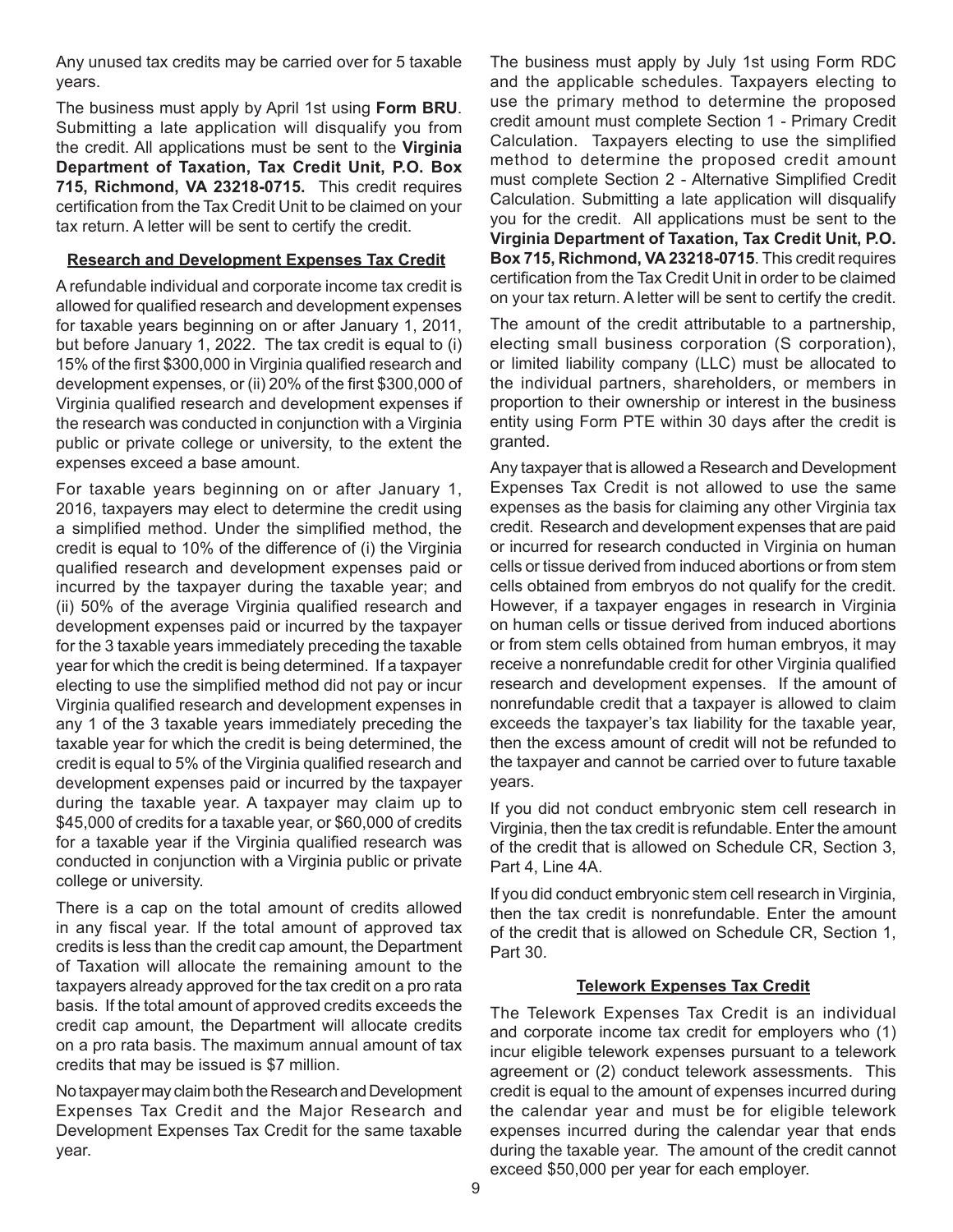This telework agreement must be in accordance with policies set by the Department of Rail and Public Transportation (DRPT). Such policies are available on the Telework!VA website at **www.teleworkva.org**. The maximum amount of expenses that can be used in determining the amount of this portion of the credit is \$1,200 per employee.

The portion of the credit for telework assessment expenses is equal to the costs of preparing an assessment, not to exceed \$20,000. This portion of the credit can only be claimed once by an employer.

Taxpayers may claim this credit for taxable years beginning on or after January 1, 2012, but before January 1, 2022. The aggregate amount of tax credits that will be issued is capped at \$1 million annually. If credit applications exceed the \$1 million cap, credits will be allocated on a pro rata basis.

The amount of credit claimed cannot exceed the tax liability of the taxpayer. There is no carryforward of any unused credit. Accordingly, even if a taxpayer is granted a credit amount, he or she must have sufficient tax liability in order to claim the full credit amount. If the amount of credit granted exceeds the taxpayer's tax liability, he or she may only claim the credit up to the amount of his tax liability for the taxable year. To be eligible for this credit, the employer is not allowed to deduct the qualified expenses in any taxable year. If these expenses are deducted for federal purposes, they will need to be included as an addition on the Virginia return. Taxpayers are not eligible for this tax credit if any other income tax credit is claimed for the same expenses.

To qualify for the credit, the employer cannot claim another Virginia income tax credit on the jobs, wages or other expenses for the same employee.

Taxpayers are required to apply to the Department of Taxation to reserve a portion of the credit. The Form TEL-1, Telework Expenses Tax Credit Reservation Application must be filed between September 1 and October 31 of the year preceding the taxable year for which the tax credit is earned. The Department of Taxation will provide tentative approval by December 31. If the applications for the credit exceed the cap, the credits will be allocated to taxpayers on a pro rata basis. To be eligible to claim the credit, a TEL-2, Telework Expenses Tax Credit Confirmation Application must be filed by April 1 of the year following the calendar year that the eligible expenses were incurred.

Information on the application process is available from the **Virginia Department of Taxation, Tax Credit Unit, P. O. Box 715, Richmond, VA 23218-0715,** or call **(804) 786-2992.**

#### **Education Improvement Scholarships Tax Credit**

For taxable years beginning on or after January 1, 2014, but before January 1, 2028, an income tax credit may be claimed for monetary or marketable securities donations

made to scholarship foundations included on an approved list published by the Virginia Department of Education. Credits may be earned in taxable years beginning on or after January 1, 2013, but before January 1, 2028. Tax credits earned during the taxable year must be claimed beginning with the taxable year during which they were earned. The credit is equal to 65% of the monetary or marketable securities donation made to the scholarship foundation. The credit can be claimed against the individual income tax, corporate income tax, bank franchise tax, insurance premiums license tax, or tax on public service corporations. For individuals, the minimum value of any monetary or marketable securities donation eligible for a tax credit is \$500 in a taxable year, and the maximum value of monetary or marketable securities donations eligible for tax credits is the first \$125,000 in value of donations made in a taxable year. Such limitations on the minimum and maximum values of donations eligible for tax credits in a taxable year do not apply to donations made by any business entity, including a sole proprietorship.

Tax credits will be awarded to taxpayers on a firstcome, first-served basis in accordance with procedures established by the Virginia Department of Education. The total amount of credits available in any fiscal year is capped at \$25 million. Any unused tax credits may be carried over for the next 5 succeeding taxable years or until the total amount of credit has been taken, whichever is sooner. For additional information on how to qualify for certification, contact **the Virginia Department of Education, 23rd Floor, P.O. Box 2120, Richmond, VA 23218-2120, Attn: Scholarships Tax Credits Program or email tax.credits@doe.virginia.gov.**

### **Major Research and Development Expenses Tax Credit**

For taxable years beginning on or after January 1, 2016, but before January 1, 2022, a taxpayer with Virginia qualified research and development expenses for the taxable year in excess of \$5 million may claim a nonrefundable tax credit against the tax levied against the individual or corporate income taxes in an amount equal to 10% of the difference between (i) the Virginia qualified research and development expenses paid or incurred by the taxpayer during the taxable year and (ii) 50% of the average Virginia qualified research and development expenses paid or incurred by the taxpayer for the 3 taxable years immediately preceding the taxable year for which the credit is being determined. If the taxpayer did not pay or incur Virginia qualified research and development expenses in any 1 of the 3 taxable years immediately preceding the taxable year for which the credit is being determined, the tax credit is equal 5% of the Virginia qualified research and development expenses paid or incurred by the taxpayer during the relevant taxable year.

No more than \$20 million in tax credits can be issued in any fiscal year. If the approved applications for the tax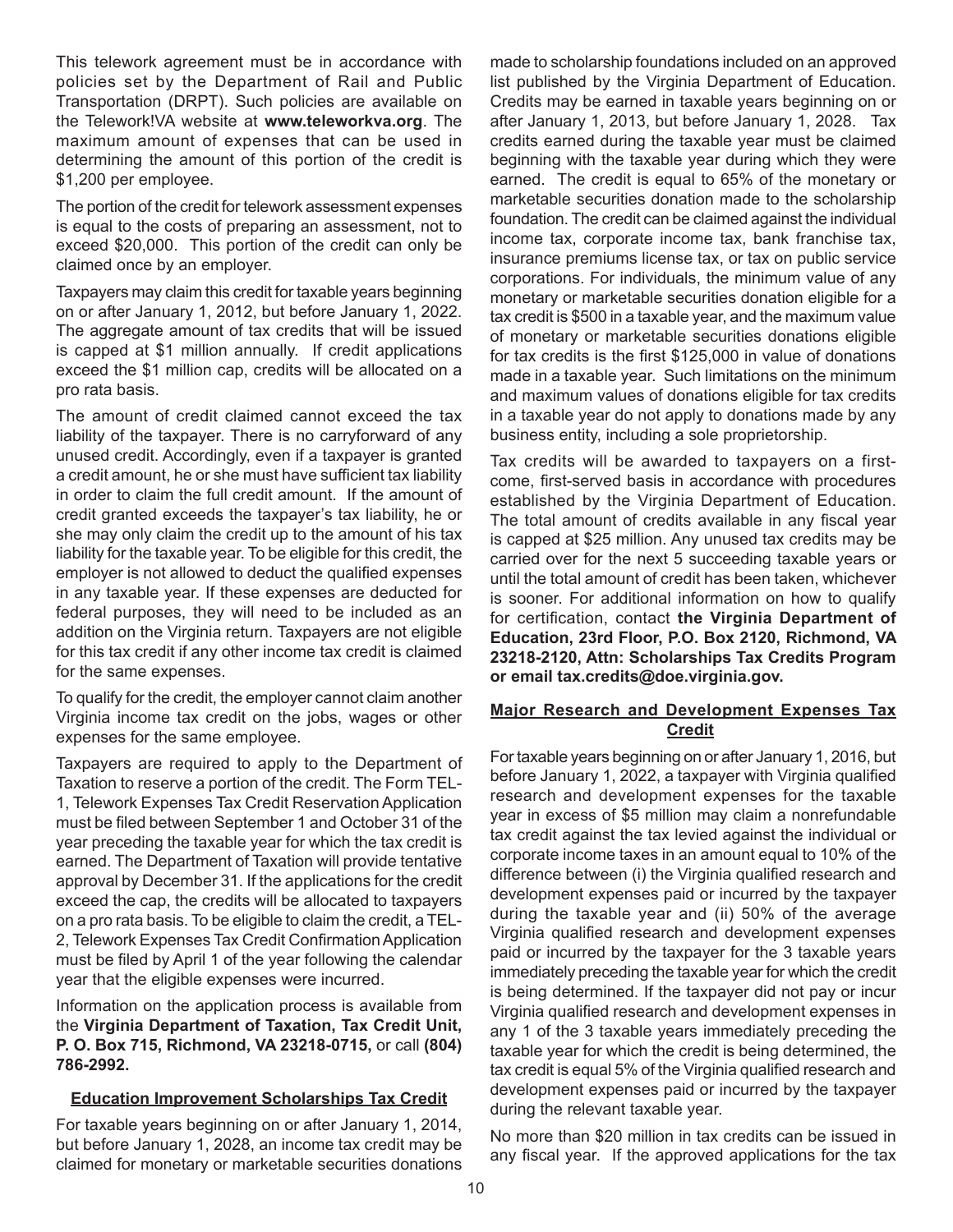credits allowed exceed \$20 million for any taxable year, the credits will be allocated proportionately among all qualified taxpayers.

No taxpayer is permitted to claim credits in excess of 75% of the income tax imposed on the taxpayer for the taxable year. Any credit not usable for the taxable year for which the credit was first allowed may be carried over for credit against the income taxes of the taxpayer in the next 10 succeeding taxable years or until the total amount of the tax credit has been taken, whichever is sooner.

Any taxpayer who claims the tax credit for Virginia qualified research and development expenses pursuant to this section may not use such expenses as the basis for claiming any other credit provided under the Code of Virginia.

Applications for the tax credit must be received by the Department no later than July 1 of the calendar year following the close of the taxable year in which the expenses were paid or incurred. To apply the business must file **Form MRD** and the applicable schedules. Submitting a late application will disqualify you from the credit. All applications must be sent to the **Virginia Department of Taxation, Tax Credit Unit, P. O. Box 715, Richmond, VA 23218-0715**. This credit requires certification from the Tax Credit Unit to be claimed on your tax return. A letter will be sent to certify the credit.

No taxpayer may claim both the Research and Development Expenses Tax Credit and the Major Research and Development Expenses Tax Credit for the same taxable year.

No tax credit will be allowed for any expenses that are paid for or incurred by a taxpayer for research conducted in the Commonwealth on human cells or tissue derived from induced abortions or from stem cells obtained from human embryos. The foregoing provision will not apply to research conducted using stem cells other than embryonic stem cells.

#### **Food Crop Donation Tax Credit**

For taxable years beginning on or after January 1, 2016, but before January 1, 2022, any person engaged in the business of farming as defined under 26 C.F.R. § 1.175- 3 that donates food crops grown by the person in the Commonwealth to a nonprofit food bank may claim a credit against the tax levied against the individual or corporate income taxes for the taxable year of the donation. The amount of the credit is equal to 30% of the fair market value of such crops. No taxpayer is permitted to claim more than \$5,000 in credits for a taxable year. Any unused credit amount can be carried forward for 5 years.

The credit is only allowed if (i) the use of the donated food crops by the donee nonprofit food bank is related to providing food to the needy, (ii) the donated food crops are not transferred for use outside the Commonwealth or used by the donee nonprofit food bank as consideration for services performed or personal property purchased, and (iii) the donated food crops, if sold by the donee nonprofit food bank, are sold to the needy, other nonprofit food banks, or organizations that intend to use the food crops to provide food to the needy.

No more than \$250,000 in tax credits can be issued in any fiscal year.

The nonprofit food bank must supply a completed Virginia Food Crop Donation Certification (Form FCD-2) to the donor. The FCD-2 must be prepared and furnished by the nonprofit food bank to the donor within 30 days of the date of the donation.

The business must apply for the credit by February 1 using **Form FCD-1**. Submitting a late application will disqualify you from the credit. All applications must be sent to the **Virginia Department of Taxation, Tax Credit Unit, P. O. Box 715, Richmond, VA 23218-0715**. This credit requires certification from the Tax Credit Unit to be claimed on your tax return. A letter will be sent to certify the credit.

### **Virginia Coal Employment and Production Incentive Tax Credit**

This credit may be allocated between a qualifying electricity generator and qualifying person with an economic interest in coal. The allocation of this credit may not exceed \$3 per ton. All credits earned on or after January 1, 2006, or prior to July 1, 2016, which are allocated to persons with an economic interest in coal, may be refunded by the Tax Commissioner if the credits exceed the taxpayer's state tax liability for the applicable taxable year. Credits earned on or after July 1, 2016, may be allocated to a person with an economic interest in coal, but may neither be refunded to nor carried forward by the person with an economic interest in coal. To claim this credit, you must complete the **Forms 306, 306B, 306T** and any applicable enclosures.

## **Coalfield Employment Enhancement Tax Credit**

For taxable years beginning on or after January 1, 2018, but before January 1, 2023, a tax credit may be earned by individuals, estates, trusts, and corporations who have an economic ownership interest in coal mined in Virginia. The credit is based on the quantity of metallurgical coal or methane gas produced and employment levels. If the number of coal mining jobs for the year the credit is earned is less than in the previous year, the maximum earned credit is reduced by an employment factor. The allowable credit must be computed on **Forms 306 and 306B** and reported on the return filed for the taxable year in which the credit is claimed. **Forms 306 and 306B** with completed schedules must be enclosed with the tax return when filed. See the instructions for **Forms 306 and 306B** for additional enclosure requirements and information. The allowable credits may be claimed in the 3rd taxable year following the taxable year in which the credit was earned and allowed. Only credits earned and reported on your